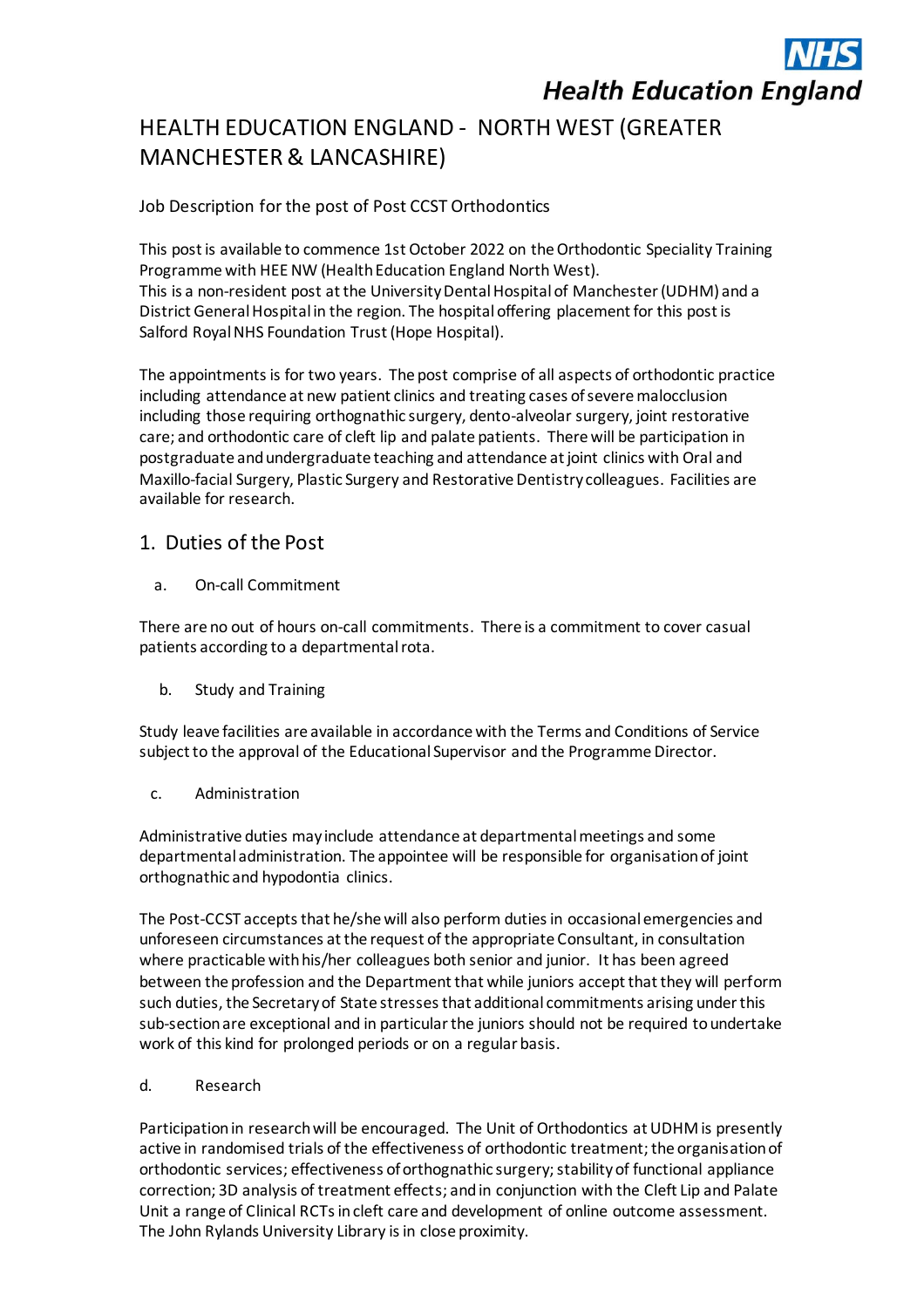#### e. Teaching

The appointee will be involved in the theoretical teaching and clinical supervision of undergraduates. He/she will also participate in the occasional short courses and lectures organised for practitioners, DCTs and ancillary staff. He/she will participate in the training programme for postgraduate students entering the Regional Specialty Training Programme.

## 2. Main conditions of Service

- a. The post is covered by the Terms and Conditions of Service of Hospital Medical and Dental Staff.
- b. The appointee would be required to live within a reasonable distance from the base hospital. The agreement of the Authority to removal should be sought prior to entering into any removal arrangements, expenses will be reimbursed and grants paid only when the Authority is satisfied:
	- that the practitioner is an eligible practitioner in accordance with
	- the regulations;
	- that the removal of the practitioner's home is required;
	- that the arrangements proposed are reasonable.

## 3. Conditions of Appointment

The appointment will be subject to a satisfactory medical examination and CRB check.

The posts are available from 1st October 2022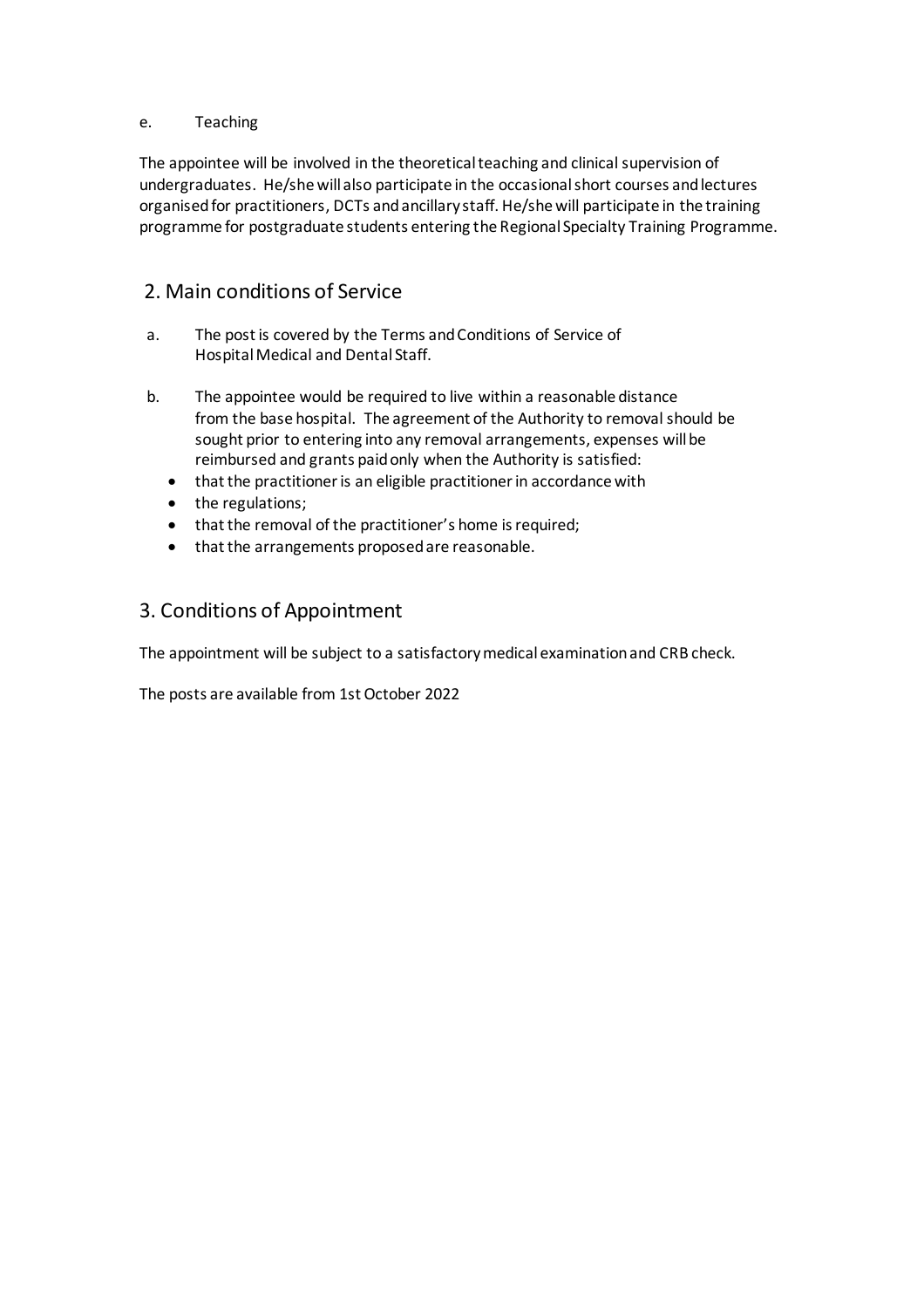

# The posts

# University Dental Hospital of Manchester, Central Manchester and Manchester Children's University Hospitals NHS Trust

The Dental Hospital is a specialised hospital located in the university area and engages in all aspects of dental teaching and clinical care. The Unit of Orthodontics includes the following:

#### *NHS Staff*

| Consultant in Orthodontics, TPD           |
|-------------------------------------------|
| Consultant in Orthodontics, Associate MD  |
| Consultant in Orthodontics                |
| Consultant in Orthodontics, Clinical Lead |
| Consultant in Orthodontics                |
| Consultant in Orthodontics                |
| Consultant in Orthodontics                |
|                                           |

Miss Hanieh Javidi Consultant in Orthodontics/ SL in Orthodontics Miss Madeleine Storey Consultant in Orthodontics 3 Orthodontic Therapists

#### *Academic Staff*

Mr Stephen Ward Academic Programme Director Dr. Ahmed El-Angbawi SL in Orthodontics

The clinical facilities were re-equipped in 2001 and are situated in the West quadrant of the dental school. Orthodontics has sole use of 8 fully equipped dental units, plus access to a large multidisciplinary clinic that is composed of its own waiting area, three dental surgeries, one seminar room and oral hygiene room. The clinic incorporates University and Trust network access points on each dental unit

The secretarial offices are next to the main clinical area.

There is also a staff area this is equipped with 4 computers, scanners, printers and digitiser. These computers have access to the AJO and Angle CDROM via the network and also direct links to the on-line versions of the Journal of Orthodontics, European Journal of Orthodontics and the American Journal of Orthodontics.

The Regional Cleft Lip and Palate centre is situated in the new Manchester Children's Hospital.

#### Research facilities

The main academic and research accommodation is situated in the Coupland III Dental School Annexe. This comprises staff accommodation, audio visual rooms, postgraduate study room and postgraduate seminar room.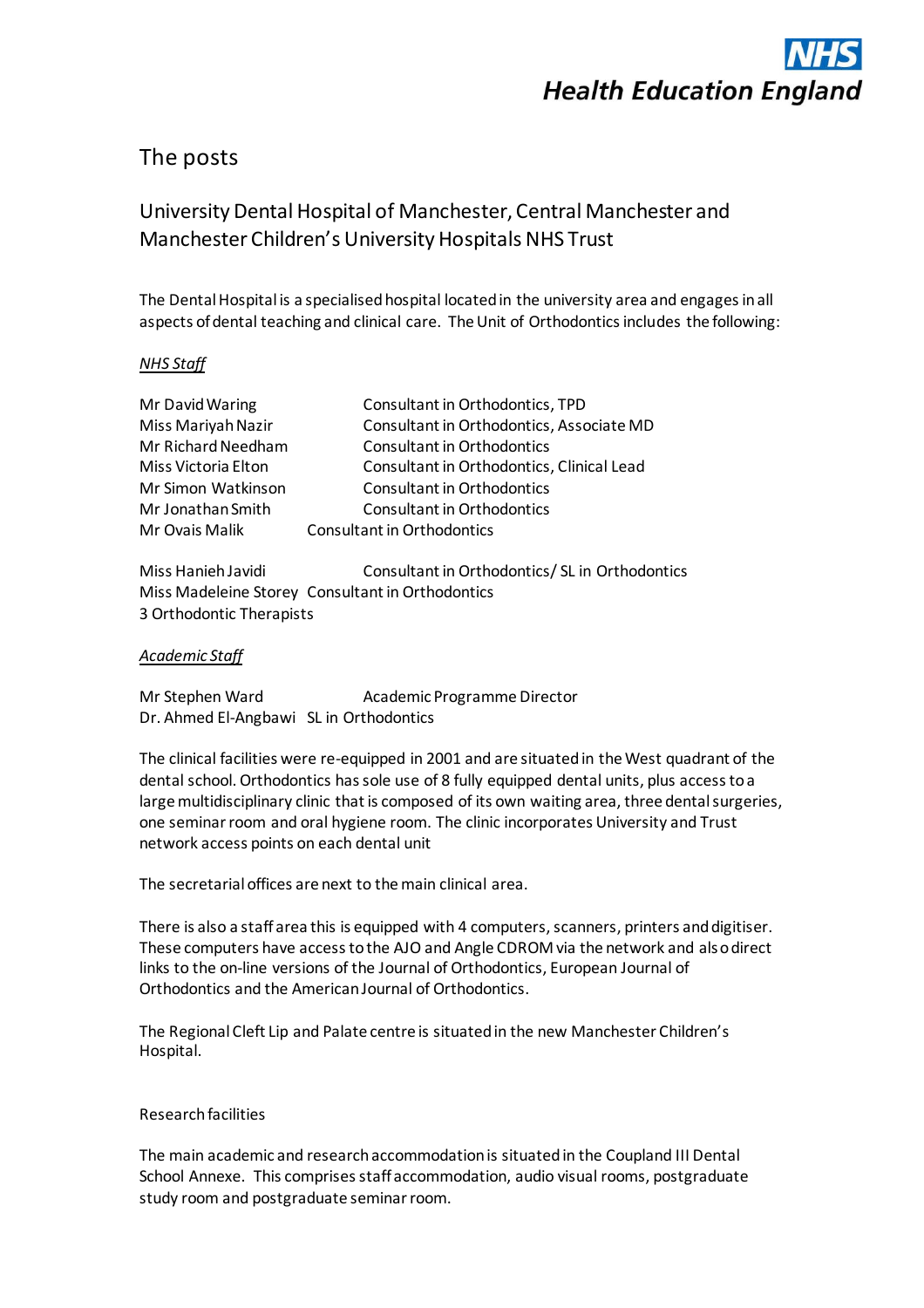The academic secretarial support is obtained through one full time programme administrator.



The post CCST trainee will undertake complex orthodontic treatment on cases with severe malocclusions. The department runs a number of MDT clinics each month in conjunction with colleagues from the restorative, maxillofacial and paediatric dentistry departments. The dental hospital has a CBCT scanner to aid in the diagnosis of these most complex cases.

There is also a staff area this is equipped with 4 computers, scanners, printers and digitiser. These computers have access to the AJO and Angle CDROM via the network and also direct links to the on-line versions of the Journal of Orthodontics, European Journal of Orthodontics and the American Journal of Orthodontics.

### Cleft Lip and Palate Care

The North West Cleft Lip and Palate network operates out of two centres across the region; Royal Manchester Childrens Hospital and Alder Hey Childrens Hospital Liverpool with approximately 150 births per year. The new purposed built facility in the Royal Manchester Childrens Hospital is a 15 minute walk from the Dental Hospital.

The dedicated cleft unit provides the post CCST trainee the opportunity to treat patients under the direct supervision of the cleft orthodontic team. The trainee can also attend the full range of clinics held by the specialist groups within the cleft unit such as the Nasendoscopy clinic, Speech therapy and new baby clinics.

There is also the opportunity to attend the craniofacial clinics which are based at Alder Heys Childrens Hospital.

NHS Staff

Miss Ailbhe McMullin Orthodontic Consultant Miss Adele Bronkhorst Orthodontic Consultant

Contact for MUDH: Mr David Waring Miss Vikki Elton Orthodontic Consultant/TPD Clinical Lead Orthodontics Tel: 0161 275 6622 Tel: 0161 275 6622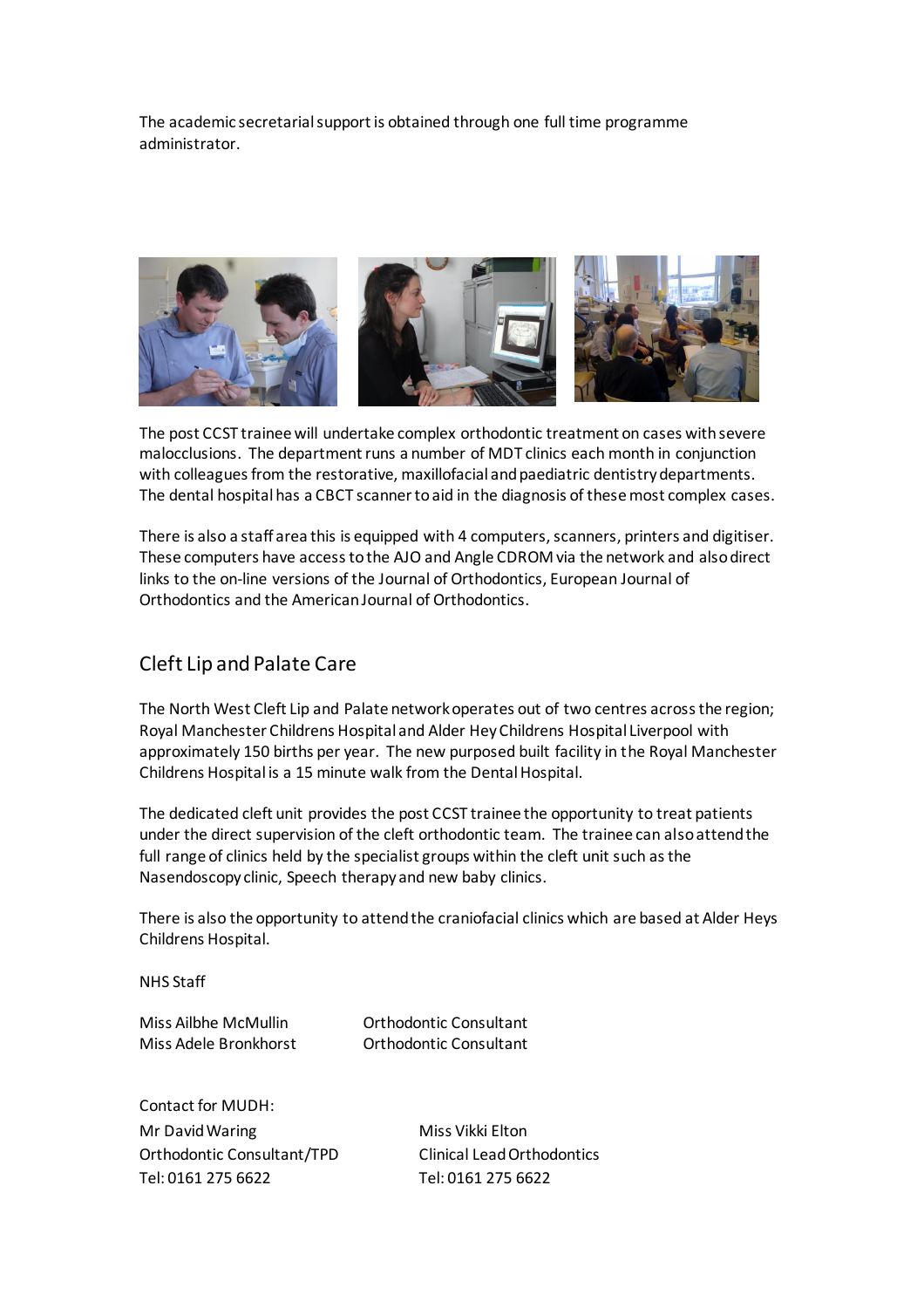

# District General Hospital Placement

## Royal Salford University Foundation NHS Trust

The Trust comprises Hope Hospital, Salford and associated Units. It is an integrated provider of hospital, community and primary care services, including a University Teaching Hospital. It has 6000 staff providing services to the City of Salford. It is currently in the final phase of a £200million redevelopment scheme.

Orthodontic Department

Orthodontic Staff

Miss Sara Hosni Consultant Orthodontist Mr Ovais Malik Consultant Orthodontist StR Orthodontic Orthodontic therapists

Other Clinical Staff

Consultant Oral and Maxillofacial surgeon Junior and Non-Career Grade oral surgery staff Hygienist

There are 4 multipurpose dental surgeries and one consulting room.

The appointee would be expected to take an active role within the department. Particularly taking a lead in audit and clinical governance which is well established in the Trust. The department is shared with maxillofacial colleagues with whom regular orthognathic joint clinics are undertaken.

The maxillofacial laboratory is situated within the department. This carries out a wide range of maxillofacial prosthodontic work, in addition to routine and specialised orthodontics. The hospital has a large medical illustration department

Contact:

Mr Ovais Malik Orthodontic Consultant Tel: 0161 789 7373